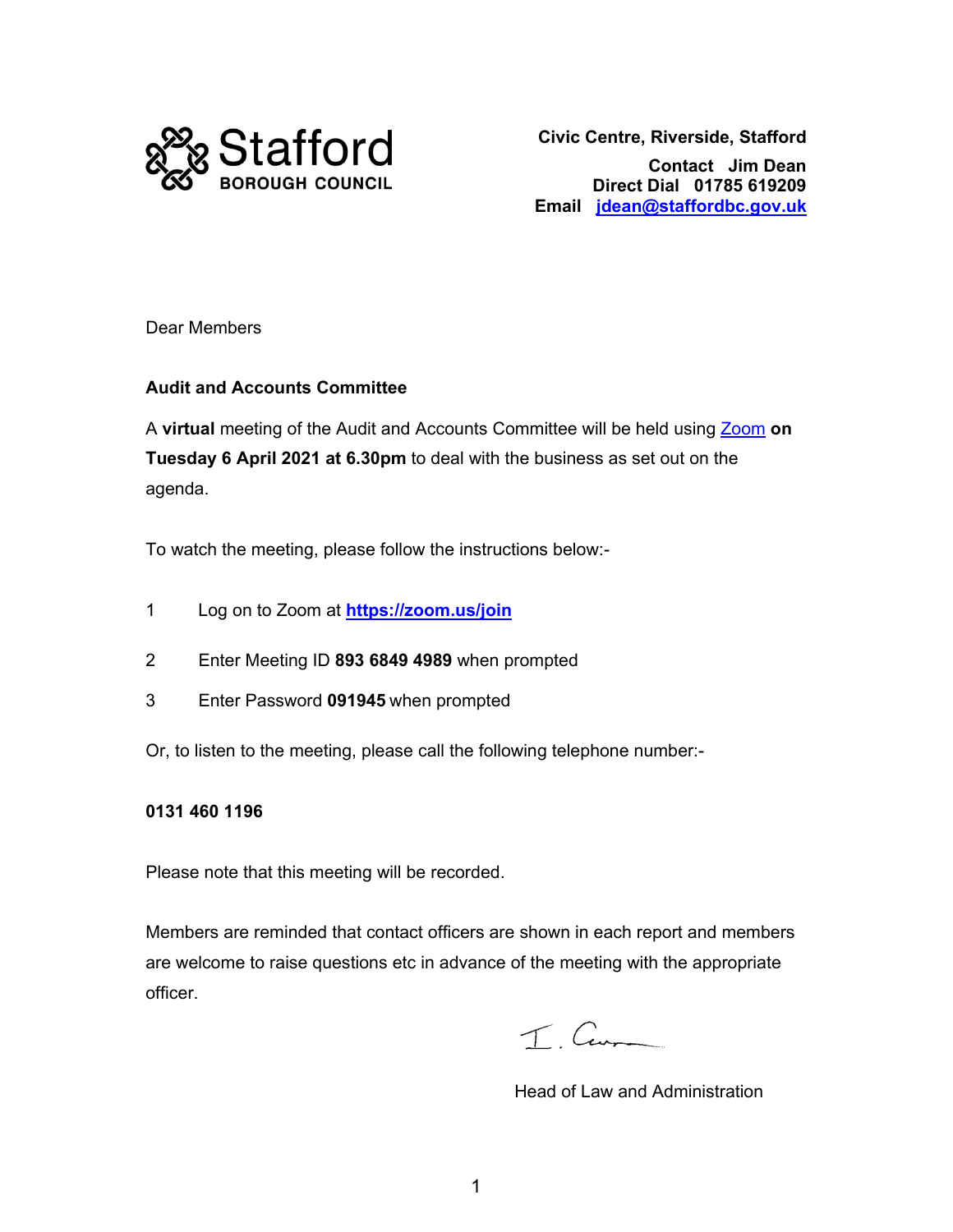#### **AUDIT AND ACCOUNTS COMMITTEE - 6 APRIL 2021**

#### **Chair - Councillor A M Loughran**

#### **A G E N D A**

- 1 Minutes of 2 February 2021 as circulated and published in Digest No 274 on 5 March 2021
- 2 Apologies
- 3 Officers' Reports

#### **Page Nos**

| ITEM NO $3(a)$ | <b>Internal Audit Progress</b><br><b>Report 2020-21</b> | 3  | $\blacksquare$ | 9  |
|----------------|---------------------------------------------------------|----|----------------|----|
|                | <b>CHIEF INTERNAL AUDITOR</b>                           |    |                |    |
| ITEM NO 3(b)   | Internal Audit Plan for 2021-22                         | 10 |                | 17 |
|                | CHIEF INTERNAL AUDITOR                                  |    |                |    |

#### **Membership**

#### **Chair - Councillor A M Loughran**

M G Dodson P W Jones I D Fordham A M Loughran R A James J A Nixon

#### **Cabinet Member - Councillor R M Smith**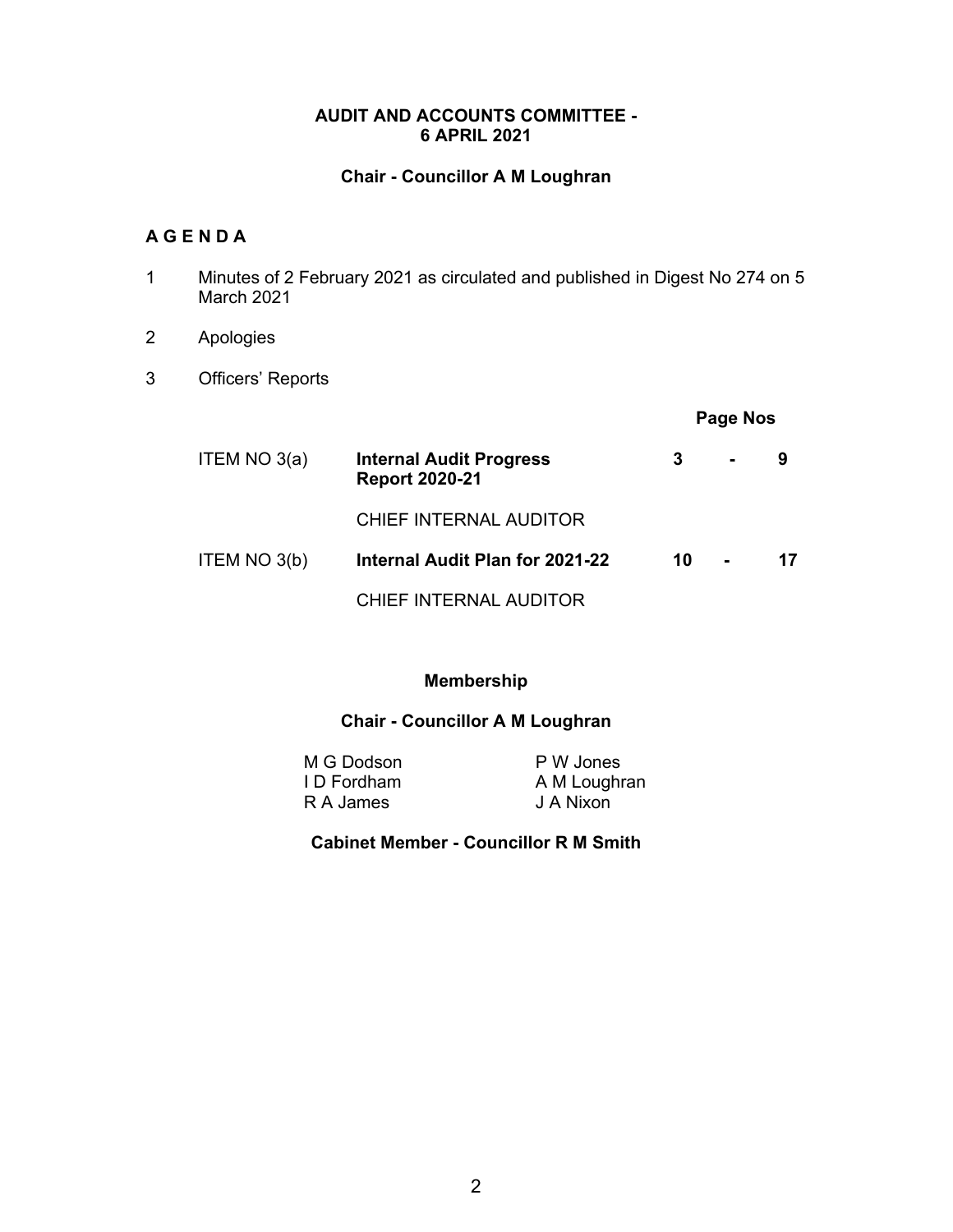#### **ITEM NO 3(a) ITEM NO 3(a)**

| <b>Report of:</b>     | <b>Chief Internal</b>       |  |  |  |
|-----------------------|-----------------------------|--|--|--|
|                       | <b>Auditor</b>              |  |  |  |
| <b>Contact</b>        | <b>Stephen Baddeley</b>     |  |  |  |
| Officer:              |                             |  |  |  |
| <b>Telephone No:</b>  | 01543 464415                |  |  |  |
| <b>Ward Interest:</b> | <b>Nil</b>                  |  |  |  |
| <b>Report Track:</b>  | <b>Audit &amp; Accounts</b> |  |  |  |
|                       | 06/04/2021 (Only)           |  |  |  |

#### **AUDIT AND ACCOUNTS COMMITTEE 6 APRIL 2021**

#### **Internal Audit Progress Report 2020-21**

#### **1 Purpose of Report**

 $1.1$ To present to the Audit and Governance committee for information a progress report on the work of Internal Audit.

#### **2 Recommendation**

2.1 That the Committee note the progress report.

#### **3 Key Issues and Reasons for Recommendation**

#### **Key Issues**

 3.1 Attached is a progress report showing the audits which have been issued between 1 December 2020 and 31 January 2021

#### **Reasons for Recommendations**

 $3.2$ The report has been prepared for Members information.

#### **Relationship to Corporate Priorities 4**

 corporate priorities. Management are responsible for the control environment and should set in place policies, procedures, and controls to help ensure that 4.1 The system of internal controls reviewed by Internal Audit is a key element of the Council's corporate governance arrangements which cuts across all the system is functioning appropriately.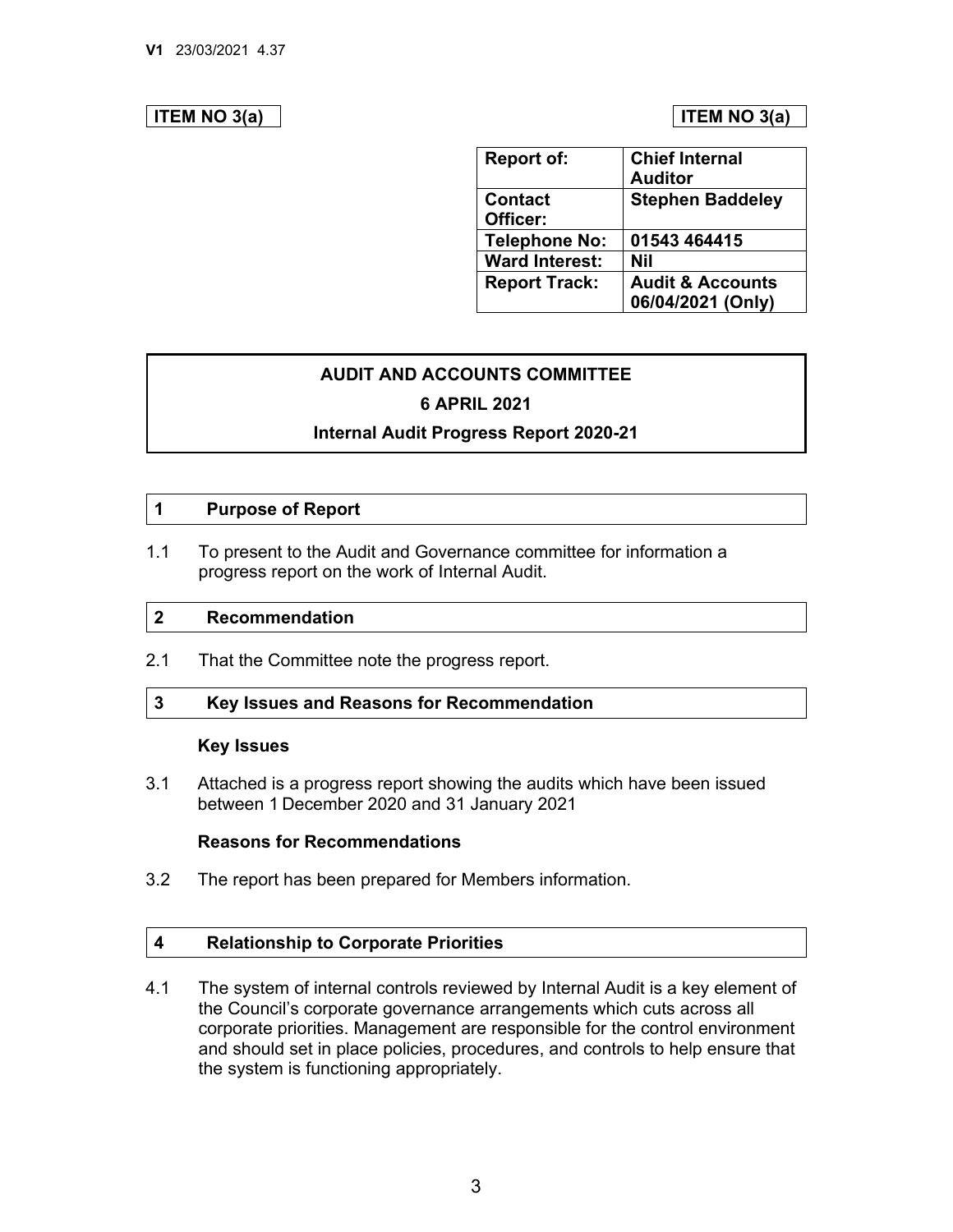#### **Report Detail 5**

- 2020 and 31 January 2021 and is a report of progress against the revised 5.1 This report is a summary of the Internal Audit work between 1 December audit plan.
- 5.2 The work completed against the revised plan is progressing well and we are on track to complete the majority of the revised plan by the end of the year.
- 5.3 The report is a snapshot view of the areas at the time that they were reviewed and does not necessarily reflect the actions that have been or are being taken on any area or function in this report does not indicate that the matters are up the recommendations that have been made and will bring to the attention by managers to address the weaknesses identified. The inclusion or comment being escalated to Members for further action. Internal Audit routinely followof the committee any relevant areas where significant weaknesses have not been addressed by managers.
- audits completed in the period. More detailed information on each of the 5.4 The table below gives a summary of the level of assurance for each of the reports issued is contained in **APPENDIX 1**.

| <b>Number</b><br>of Audits | <b>Assurance</b>    | <b>Definition</b>                                                                                                                                                                                                                                                                                                                                        |
|----------------------------|---------------------|----------------------------------------------------------------------------------------------------------------------------------------------------------------------------------------------------------------------------------------------------------------------------------------------------------------------------------------------------------|
| 3                          | <b>Substantial</b>  | All High (Red) and Medium (Amber) risks have<br>appropriate controls in place and these controls<br>are operating effectively.<br>No action is required by management.                                                                                                                                                                                   |
| 1                          | <b>Partial</b>      | One or more Medium (Amber) risks are lacking<br>appropriate controls and/or controls are not<br>operating effectively to manage the risks. The<br>residual risk score for the affected Medium risks<br>are 6 or below.<br>Prompt action is required by management to<br>address the weaknesses identified in accordance<br>with the agreed action plan.  |
| 0                          | <b>Limited</b>      | One or more Medium (Amber) risks are lacking<br>appropriate controls and/or controls are not<br>operating effectively to manage the risks. The<br>residual risk score for the affected Medium risks<br>are 9 or higher.<br>Prompt action is required by management to<br>address the weaknesses identified in accordance<br>with the agreed action plan. |
| 0                          | <b>No Assurance</b> | One or more High (Red) risks are lacking<br>appropriate controls and/or controls are not<br>operating effectively to manage the risks.<br>Immediate action is required by management to<br>address the weaknesses identified in accordance<br>with the agreed action plan.                                                                               |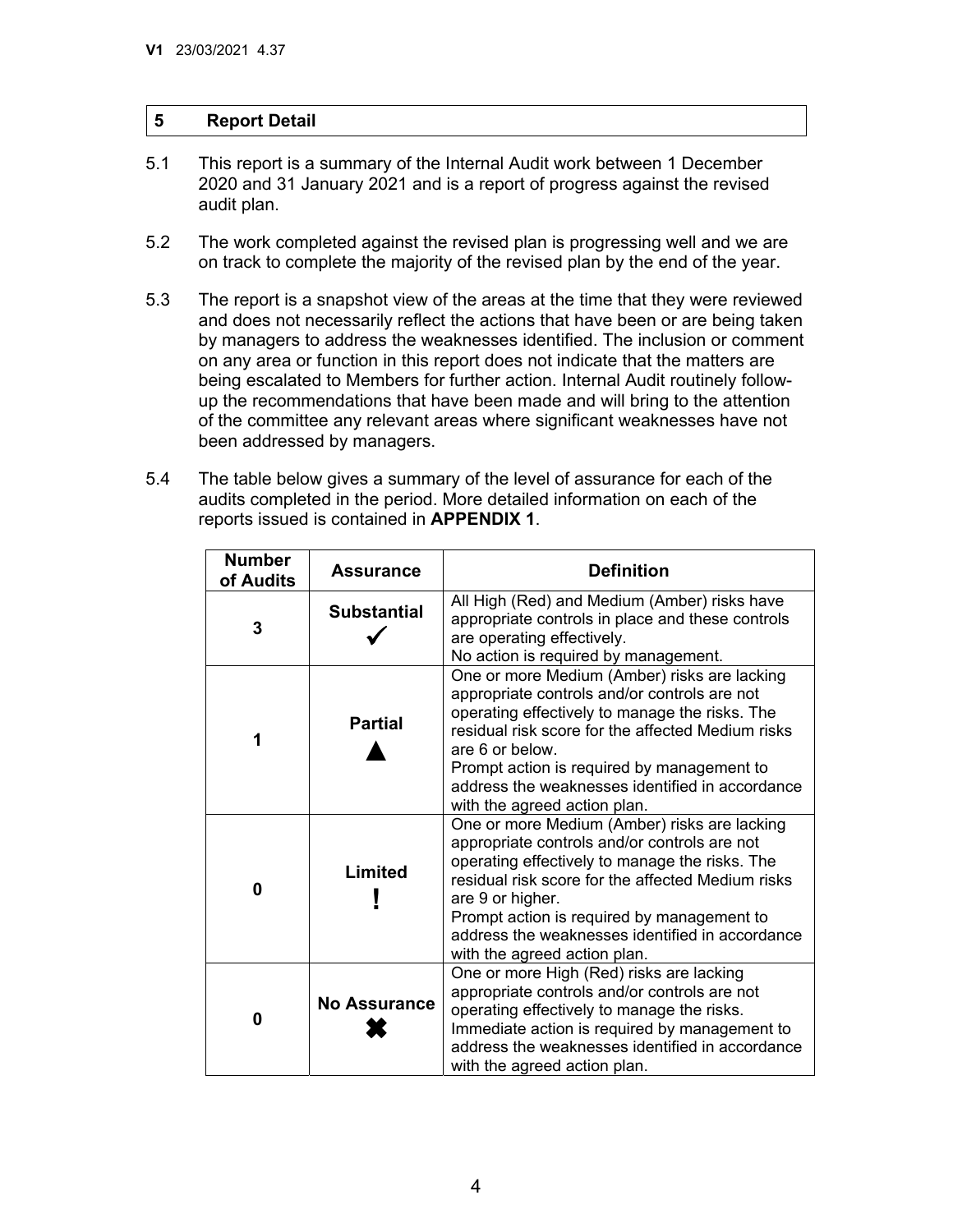**6** 

| <b>Number</b><br>of Audits | <b>Assurance</b> | <b>Definition</b>                                                                                                                                                                                                    |
|----------------------------|------------------|----------------------------------------------------------------------------------------------------------------------------------------------------------------------------------------------------------------------|
| 2                          | N/A              | One piece of work was issued where it was not<br>appropriate to issue an Assurance due to the<br>narrow scope of the work - this was in relation to<br>Pension Testing on behalf of Staffordshire<br>County Council. |

- 5.5 **APPENDIX 2** lists the audits that were in progress but had not been completed to draft report stage by the end of the quarter.
- 5.6 **APPENDIX 3** shows the follow-up that was issued in the period. At the time of the follow-up it is pleasing to be able to report that the level of assurance was revised from Partial to Substantial.

| 6.1 | <b>Financial</b>                                                       | None Identified                                                                                                                                                                                                                                                                                                                                                         |
|-----|------------------------------------------------------------------------|-------------------------------------------------------------------------------------------------------------------------------------------------------------------------------------------------------------------------------------------------------------------------------------------------------------------------------------------------------------------------|
|     | Legal                                                                  | None Identified                                                                                                                                                                                                                                                                                                                                                         |
|     | <b>Human Resources</b>                                                 | None Identified                                                                                                                                                                                                                                                                                                                                                         |
|     | <b>Human Rights Act</b>                                                | None Identified                                                                                                                                                                                                                                                                                                                                                         |
|     | <b>Data Protection</b>                                                 | None Identified                                                                                                                                                                                                                                                                                                                                                         |
|     | <b>Risk Management</b>                                                 | None Identified                                                                                                                                                                                                                                                                                                                                                         |
|     |                                                                        |                                                                                                                                                                                                                                                                                                                                                                         |
| 6.2 | <b>Community Impact</b><br><b>Assessment</b><br><b>Recommendations</b> | The Borough Council considers the effect of its<br>actions on all sections of our community and has<br>addressed all of the following Equality Strands in<br>the production of this report, as appropriate:-<br>Age, disability, gender reassignment, marriage<br>and civil partnership, pregnancy and maternity,<br>race, religion or belief, sex, sexual orientation. |
|     |                                                                        |                                                                                                                                                                                                                                                                                                                                                                         |

**Previous Consideration** - Nil

**Implications** 

#### **Background Papers**  • Internal Audit Reports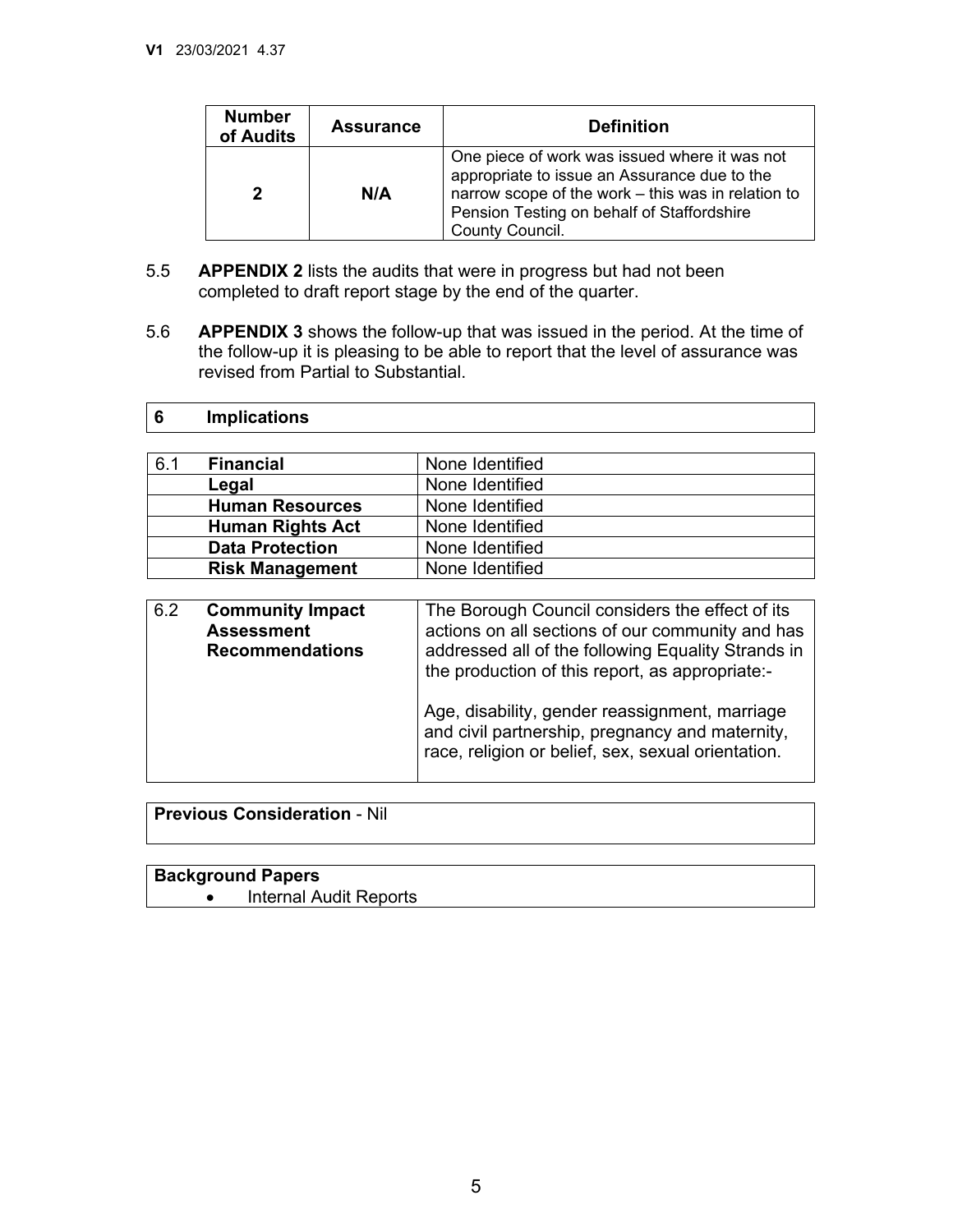#### **APPENDIX 1 - Audits Completed by 31 January 2021**

## **Summary of Progress**

|                   |                                 | <b>Actual Audits</b>                                                                                                                                                                                                                                   |                |                         |                              |  |  |  |  |
|-------------------|---------------------------------|--------------------------------------------------------------------------------------------------------------------------------------------------------------------------------------------------------------------------------------------------------|----------------|-------------------------|------------------------------|--|--|--|--|
|                   | <b>Planned</b><br><b>Audits</b> | <b>Complete</b>                                                                                                                                                                                                                                        | % Of Completed | <b>Work In Progress</b> | $%$ WIP &<br><b>Complete</b> |  |  |  |  |
| <b>Audit Plan</b> | 21                              | 52%                                                                                                                                                                                                                                                    |                | 9                       | 95%                          |  |  |  |  |
| Commentary        | completed.                      | Work is progressing well, whilst only 52% of audits have been completed with<br>those in progress at the end of January 2021 we are on track to complete at least<br>90% of the plan although it is anticipated that the remaining audits will also be |                |                         |                              |  |  |  |  |

#### **Details of Audits Completed**

| <b>Audit</b>       | Head of<br><b>Service</b> | <b>Status</b> | Number of<br><b>High/Medium</b><br><b>Recommendations</b> | <b>Assurance</b>   | <b>Comments &amp; Key Issues</b>                                                                                                                                                                                                                                                                                                                                        |
|--------------------|---------------------------|---------------|-----------------------------------------------------------|--------------------|-------------------------------------------------------------------------------------------------------------------------------------------------------------------------------------------------------------------------------------------------------------------------------------------------------------------------------------------------------------------------|
| Creditors          | Financial<br>Management   | Draft         |                                                           | <b>Partial</b>     | New supplier detail forms and requests for changes in supplier<br>details were not retained on all occasions. However, we noted<br>that there was sufficient evidence of the details being<br>independently verified and recorded within the Creditors system,<br>though ultimately, this could lead to changes in details without<br>appropriate backup being retained |
| <b>Council Tax</b> | Financial<br>Management   | Final         |                                                           | <b>Substantial</b> |                                                                                                                                                                                                                                                                                                                                                                         |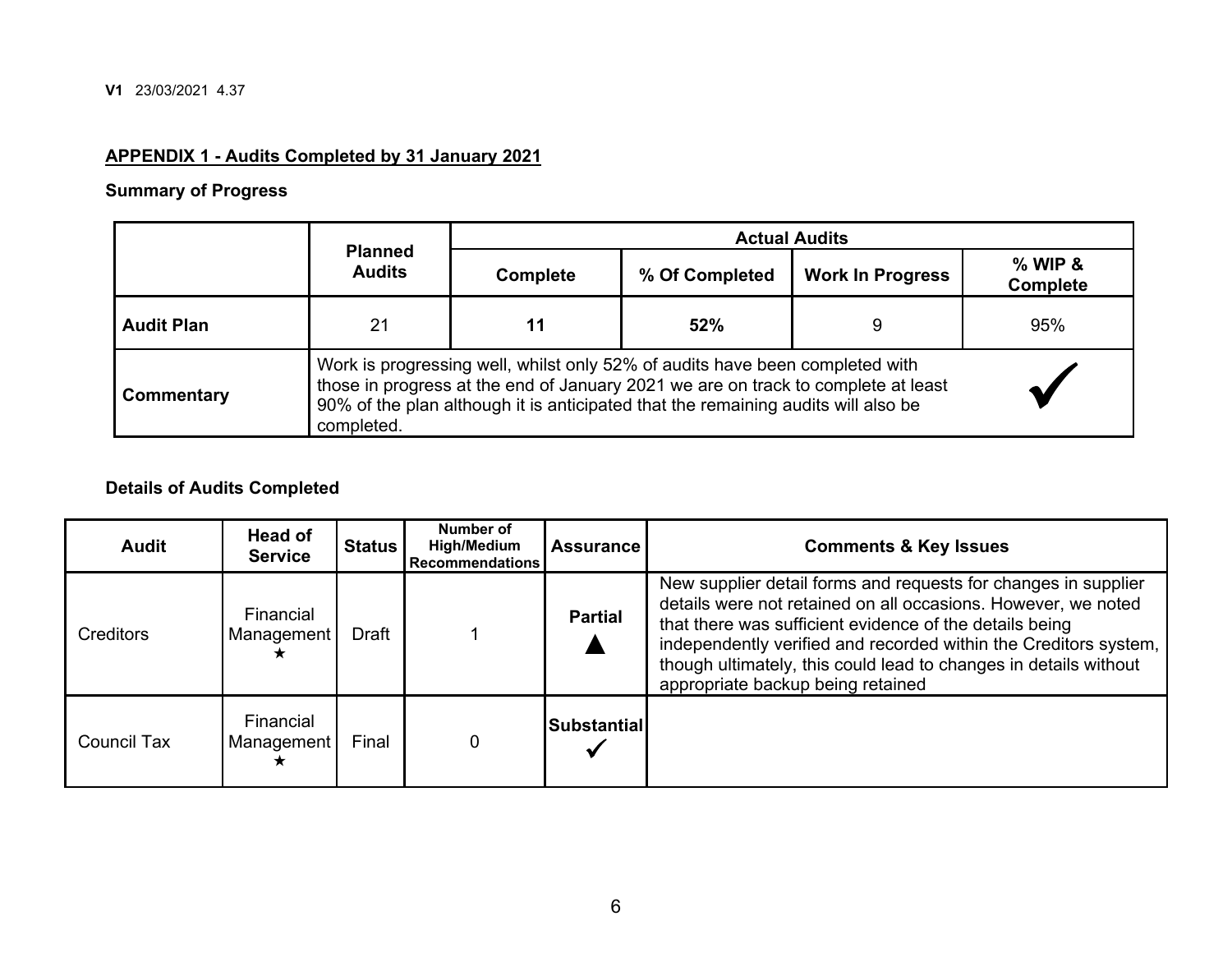| <b>Audit</b>                                  | <b>Head of</b><br><b>Service</b> | <b>Status</b> | Number of<br><b>High/Medium</b><br><b>Recommendations</b> | <b>Assurance</b>   | <b>Comments &amp; Key Issues</b>                                                                                                                                                                                                                |
|-----------------------------------------------|----------------------------------|---------------|-----------------------------------------------------------|--------------------|-------------------------------------------------------------------------------------------------------------------------------------------------------------------------------------------------------------------------------------------------|
| Housing Strategic   Development  <br>Function |                                  | Final         |                                                           | <b>Substantial</b> |                                                                                                                                                                                                                                                 |
| Payroll                                       | <b>HR</b>                        | Final         |                                                           | <b>Substantial</b> |                                                                                                                                                                                                                                                 |
| <b>Operations Major</b><br>Projects           | <b>Operations</b>                | Final         |                                                           | N/A                | This was a review of the Victoria Park project. No major areas of<br>concern were identified. The coverage of the review was not<br>deemed to be sufficient to provide an opinion on the level of<br>assurance that could be given to the area. |
| Pensions<br>Assurance for the<br>County       | <b>HR</b>                        | Final         | $\overline{0}$                                            | N/A                | This was a review of the Pensions information sent to the<br>Pension Fund. The coverage of the review was not deemed to be<br>sufficient to provide an opinion on the level of assurance that<br>could be given to the area.                    |

Services led by Cannock Chase District Council as part of Shared Services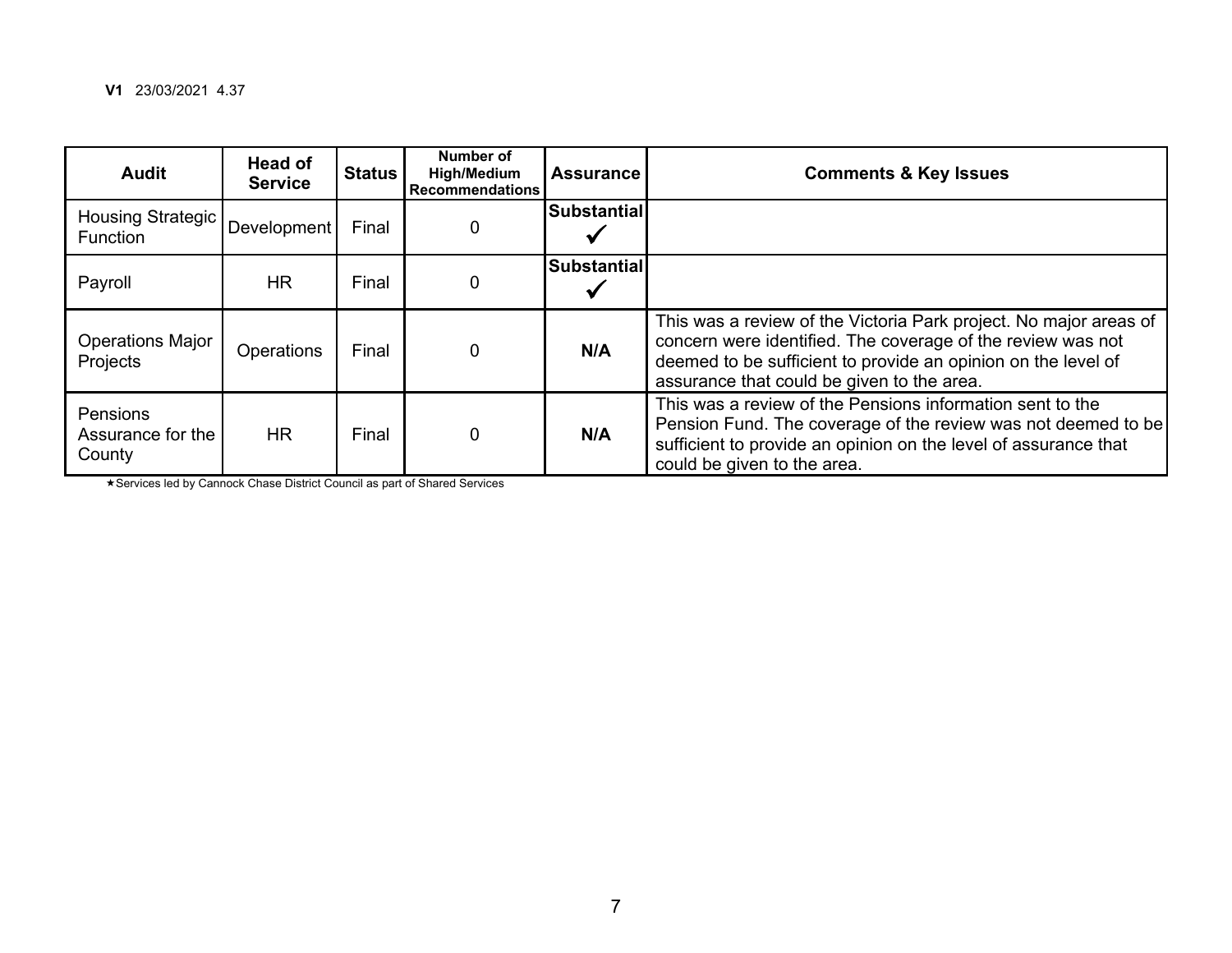#### **APPENDIX 2 – Audits in Progress**

| <b>Audit</b>                        | <b>Head of Service</b>          |
|-------------------------------------|---------------------------------|
| <b>Covid Response Arrangements</b>  | Corporate                       |
| <b>Forward Planning</b>             | Development                     |
| <b>National Non-Domestic Rates</b>  | Financial<br>Management★        |
| <b>Staff Expenses</b>               | HR.                             |
| <b>Cyber and Network Security</b>   | Technology                      |
| <b>Housing Benefits</b>             | Financial<br>Management★        |
| <b>Council Tax Reduction Scheme</b> | Financial<br>Management $\star$ |
| <b>Tree Management</b>              | Operations                      |
| IT Asset Management                 | Technology                      |

Services led by Cannock Chase District Council as part of Shared Services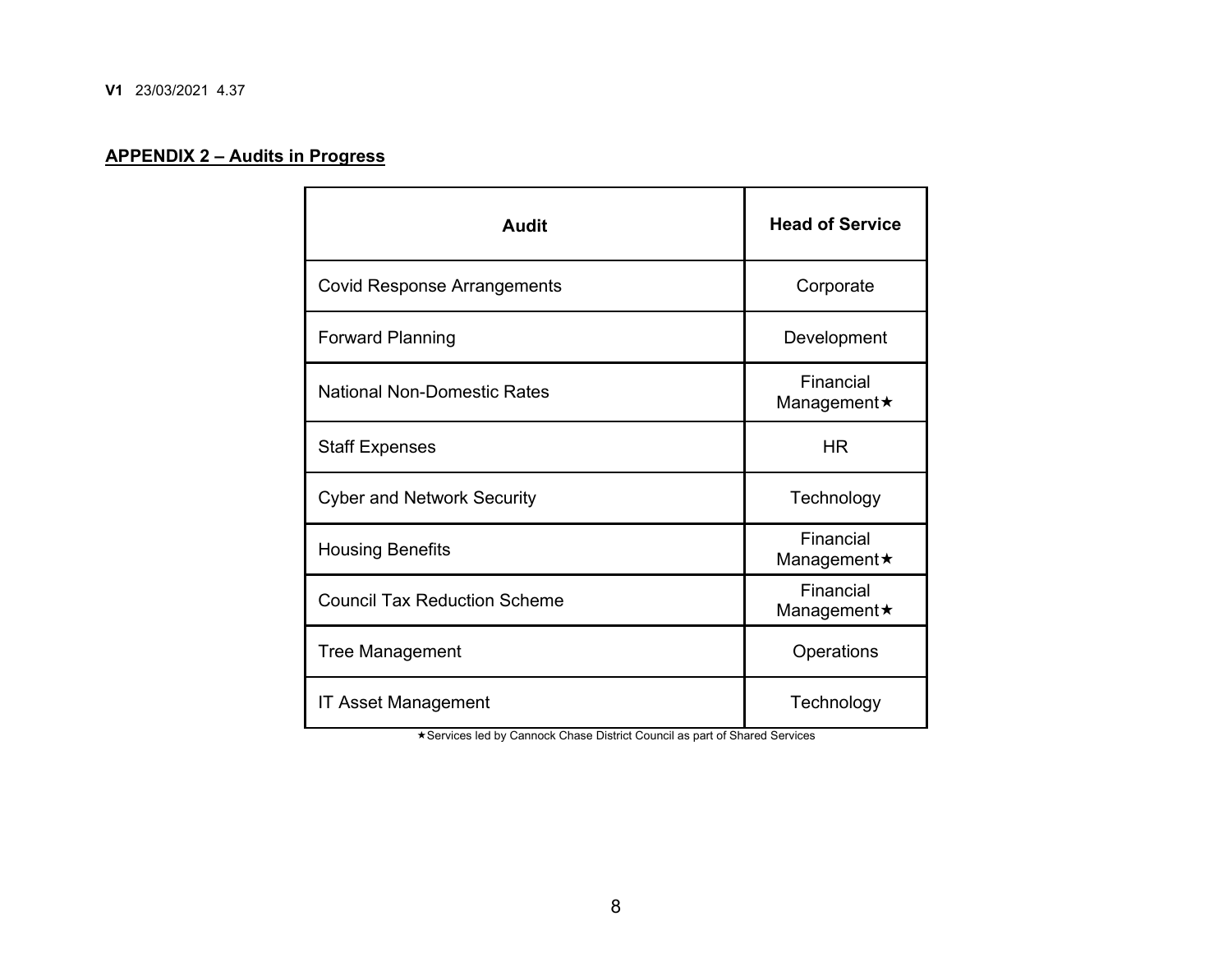**V1** 23/03/2021 4.37

#### **APPENDIX 3 – Follow-up Completed**

|                                         |                                  |                              |             |                |                           | High/Medium Risk<br>Recommendations |                                    |                                                       |
|-----------------------------------------|----------------------------------|------------------------------|-------------|----------------|---------------------------|-------------------------------------|------------------------------------|-------------------------------------------------------|
| Audit                                   | <b>Head of</b><br><b>Service</b> | Original<br><b>Assurance</b> | Implemented | Progress<br>드  | Implemented<br><b>Not</b> | Total                               | <b>Revised</b><br><b>Assurance</b> | <b>Comments &amp; Key Outstanding Recommendations</b> |
| Homelessness &<br><b>Housing Advice</b> | Development                      | <b>Partial</b>               | 0           | $\overline{2}$ | $\mathbf 0$               | $\overline{2}$                      | <b>Substantial</b>                 |                                                       |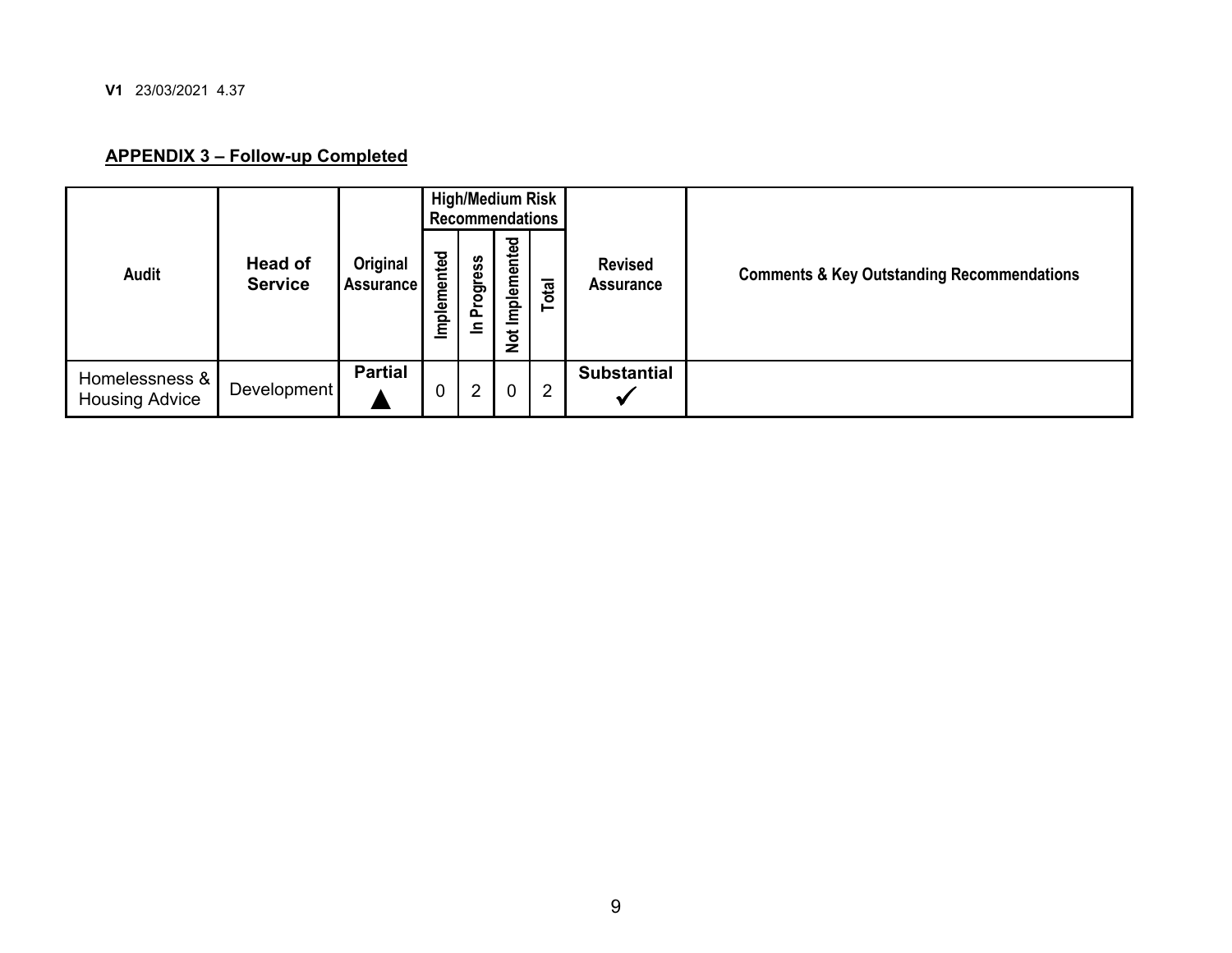#### **ITEM NO 3(b)**  $\vert$  **ITEM NO 3(b)**

| <b>Report of:</b>       | <b>Chief Internal</b>   |
|-------------------------|-------------------------|
|                         | <b>Auditor</b>          |
| <b>Contact Officer:</b> | <b>Stephen Baddeley</b> |
| <b>Telephone No:</b>    | 01543 464415            |
| <b>Ward Interest:</b>   | <b>Nil</b>              |
| <b>Report Track:</b>    | <b>Audit and</b>        |
|                         | <b>Accounts</b>         |
|                         | 06/04/2021 (Only)       |

# **AUDIT AND ACCOUNTS COMMITTEE 6 APRIL 2021**

#### **Internal Audit Plan for 2021-22**

#### **1 Purpose of Report**

1.1 To present to the Audit and Accounts Committee the Internal Audit Plan for 2021-22.

#### **2 Recommendation**

2.1 That the Committee approve the Audit Plan for 2021-22.

#### **3 Key Issues and Reasons for Recommendation**

#### **Key Issues**

- 3.1 Internal Audit has a duty to provide the Council with an annual opinion on the arrangements. The work of Internal Audit is also used as one of the sources of assurance for the Annual Governance Statement. effectiveness of its internal control environment and governance
- provide sufficient coverage to inform the Annual Governance Statement. 3.2 Internal Audit is required to produce a plan of work to ensure that it can give an appropriate opinion on the Council's key risk areas and systems and

#### **Reasons for Recommendations**

3.3 The planned work is deemed to be sufficient to ensure that Internal Audit can deliver an appropriate opinion on the control environment and governance arrangements at the Council.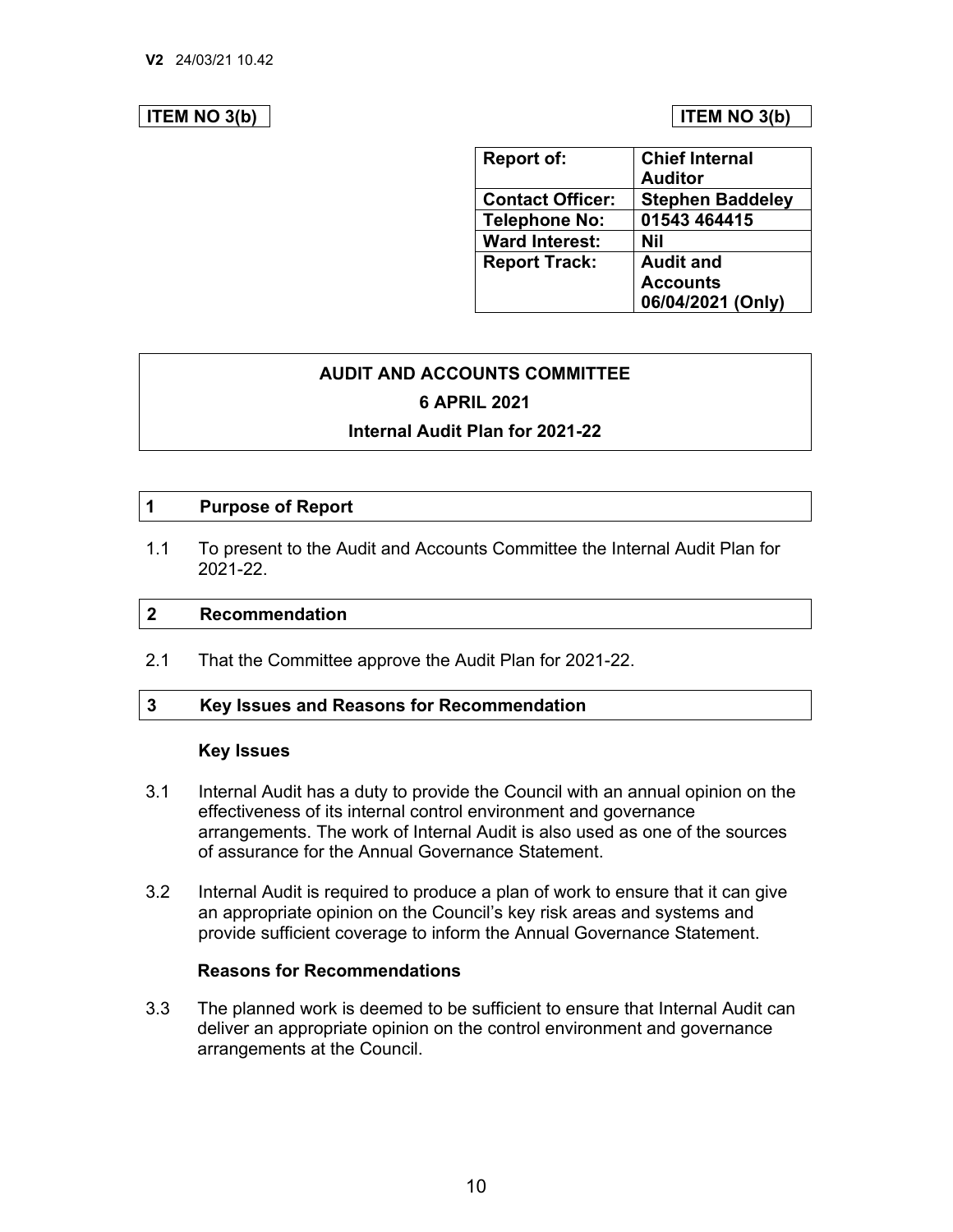#### **4 Relationship to Corporate Business Objectives**

 4.1 This report supports all of the Council's Corporate Priorities by helping to ensure that there are effective governance arrangements in place.

#### **Report Detail 5**

- 5.1 Internal Audit is an assurance function which primarily provides an independent and objective opinion to the Council on its governance arrangements and internal controls. The Internal Audit Section does this by conducting an independent appraisal of all the Council's activities, financial and otherwise. It provides a service to the whole of the Council and to all levels of management.
- and determines an audit plan for the year. Meetings are held with Heads of 5.2 To provide this assurance Internal Audit conducts an annual risk assessment Service and the Council's s151 Officer as part of the risk assessment process to obtain views and comments in relation to the composition of the Internal Audit Plan. Comments are also invited from the External Auditor.

#### **Resources**

- 5.3 The resource available for the delivery of the Audit Plan across both authorities in 2021-22 is 590 days; the full details are shown in **APPENDIX 1**. a Level 4 Apprentice so is not as productive due to ongoing training The In-house team is currently carrying a vacancy, which is being covered by External Support from a contractor and a second post is currently occupied by commitments.
- them with an Internal Audit function for 12 months in return for an agreed fee. either be taken as a saving for 2021/22 or used to back-fill and buy-in additional days from our Audit Contractor (20 days per Council). 5.4 There has been a small change to the resources available due to a request from Cannock Chase District Council's Leisure Contractor, IHL, to provide It has been agreed that the Shared Service will provide 40 days of internal audit work and 5 management days. The fee is being split equally between Cannock Chase District Council and Stafford Borough Council. The fee may
- 5.5 The resources can be broken down into:

| <b>Allocation of Resources to Audit Plan Requirements</b> |     |  |  |  |  |  |  |
|-----------------------------------------------------------|-----|--|--|--|--|--|--|
| <b>Shared Service Audits</b><br>180                       |     |  |  |  |  |  |  |
| <b>Stafford Specific Audits</b>                           | 133 |  |  |  |  |  |  |
| <b>Cannock Specific Audits</b>                            | 182 |  |  |  |  |  |  |
| <b>IT Audit Plan</b>                                      | 60  |  |  |  |  |  |  |
| <b>IHL Audit Plan</b>                                     | 40  |  |  |  |  |  |  |
| <b>Total Days</b>                                         | 595 |  |  |  |  |  |  |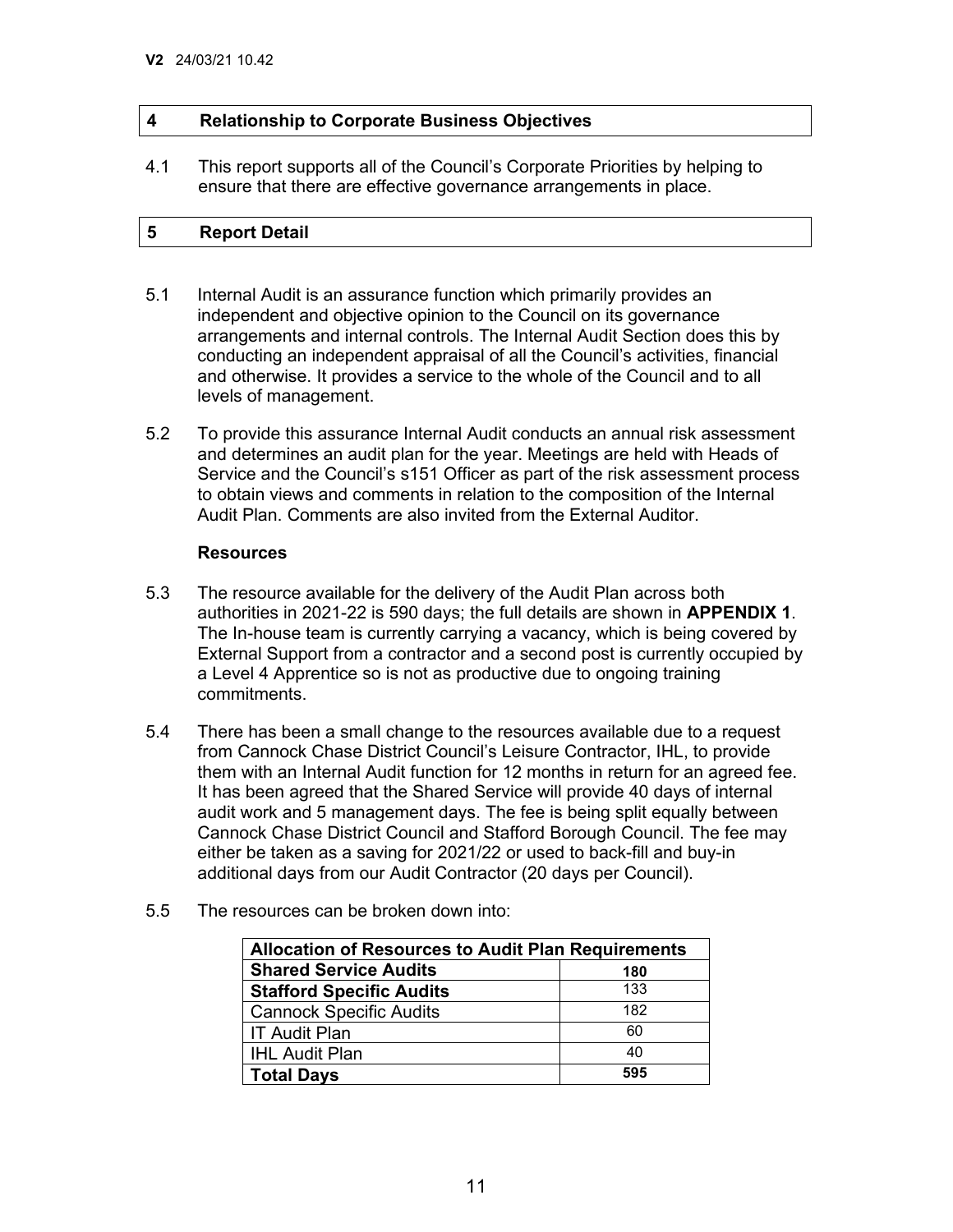$56$  work to adequately inform the Annual Audit Opinion for 2021-22. The resources available for the year are considered sufficient to cover enough

#### **Annual Audit Plan**

- 5.7 Normally, a full review of the "Audit Universe" would take place and be risk scores determined for 2021-22. However due to the ongoing impact of the full review of the Audit Universe has not been undertaken this year. Instead presented to Committee setting out all the possible areas for review and the Covid-19 Pandemic and the unusual circumstances that this has presented a the main risks being faced by the Council have been identified and this has been used to inform the audit plan. This has led to the focus of work for 2021- 22 being based around:
	- (i) the Council's response and recovery to the pandemic;
	- (ii) the strategic risk areas;
	- (iii) major projects; and
	- (iv) key financial systems.
- 5.8 Areas identified for review this year have been categorised as:
	- (i) Covid Response activity relating to the ongoing response to the pandemic;
	- (ii) Covid Recovery activity relating to recovery for the Council, our residents and businesses;
	- (iii) Strategic Issues items from the Strategic Risk Register and key projects; and
	- (iv) Operational Elements Key financial systems, other projects, operational functions
- 5.9 The plan has been prepared and is attached as **APPENDIX 2.** This shows two elements:
	- $(i)$ Council; and The areas delivered as a Shared Service with Cannock Chase District
	- Council; and (ii) Those services solely delivered by Stafford Borough Council.
- 5.10 The Audit Plan has been split across the themes as follows

|                          | <b>Number</b> | $\%$ |
|--------------------------|---------------|------|
| <b>Strategic Issue</b>   |               |      |
| <b>Response Elements</b> |               |      |
| Recovery                 |               | 16   |
| Operational              | ィク            | 63   |
| ˈotal                    |               |      |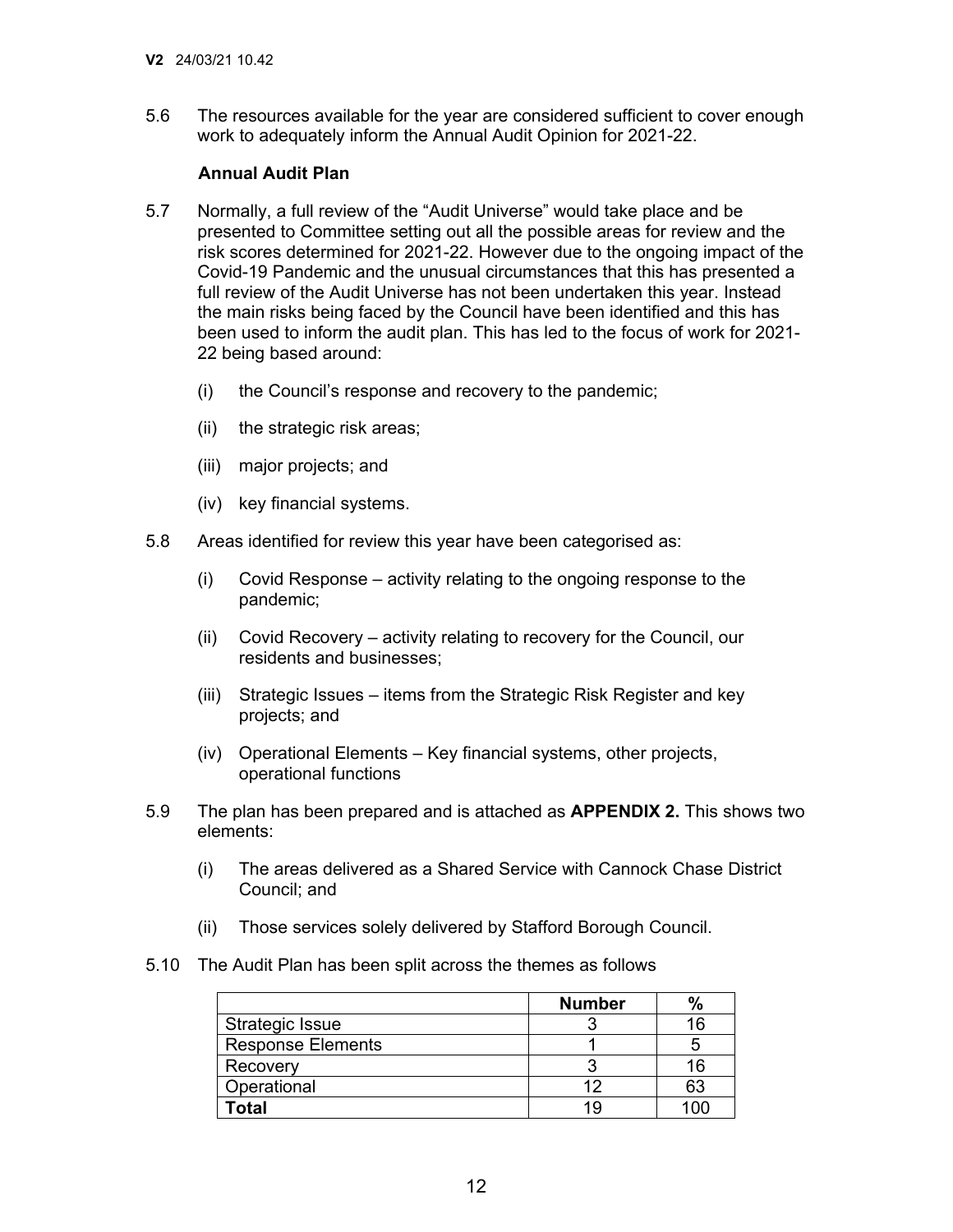**6** 

**Implications** 

- 5.11 A predetermined budget of time has not been allocated to the individual audits resources. For example, a block of time will be dedicated to the audit of the recovery actions to ensure that the Council is preparing itself for the future and a return to normal levels of service however if we do see further issues allocated to reviewing the work on response. this year. Instead, we instead to allocate blocks of time to each theme/area that we are looking to provide assurance on to allow a more flexible use of and a resurgence of the virus then our focus may shift and more resources
- 5.12 The IT Audit Plan for 2021-22 is also attached as **APPENDIX 3**. This has been compiled following an IT Audit Needs Assessment completed by the Council's IT Audit Contractor based on discussions with the Head of Technology.

| 6.1 | <b>Financial</b>        | Nil |
|-----|-------------------------|-----|
|     | Legal                   | Nil |
|     | <b>Human Resources</b>  | Nil |
|     | <b>Human Rights Act</b> | Nil |
|     | <b>Data Protection</b>  | Nil |
|     | <b>Risk Management</b>  | Nil |

| 6.2                     | The Borough Council considers the effect of its    |                                                                                                                                                         |
|-------------------------|----------------------------------------------------|---------------------------------------------------------------------------------------------------------------------------------------------------------|
| <b>Community Impact</b> | actions on all sections of our community and has   |                                                                                                                                                         |
| <b>Assessment</b>       | addressed all of the following Equality Strands in |                                                                                                                                                         |
| <b>Recommendations</b>  | the production of this report, as appropriate:-    |                                                                                                                                                         |
|                         |                                                    | Age, disability, gender reassignment, marriage<br>and civil partnership, pregnancy and maternity,<br>race, religion or belief, sex, sexual orientation. |

**7 Appendices to the Report** 

**APPENDIX 1**: Available Audit Resources 2021-22

**APPENDIX 2**: Internal Audit Plan 2021-22

**APPENDIX 3**: IT Audit Plan 2021-22

**Previous Consideration** - Nil

**Background Papers** – Audit Plan File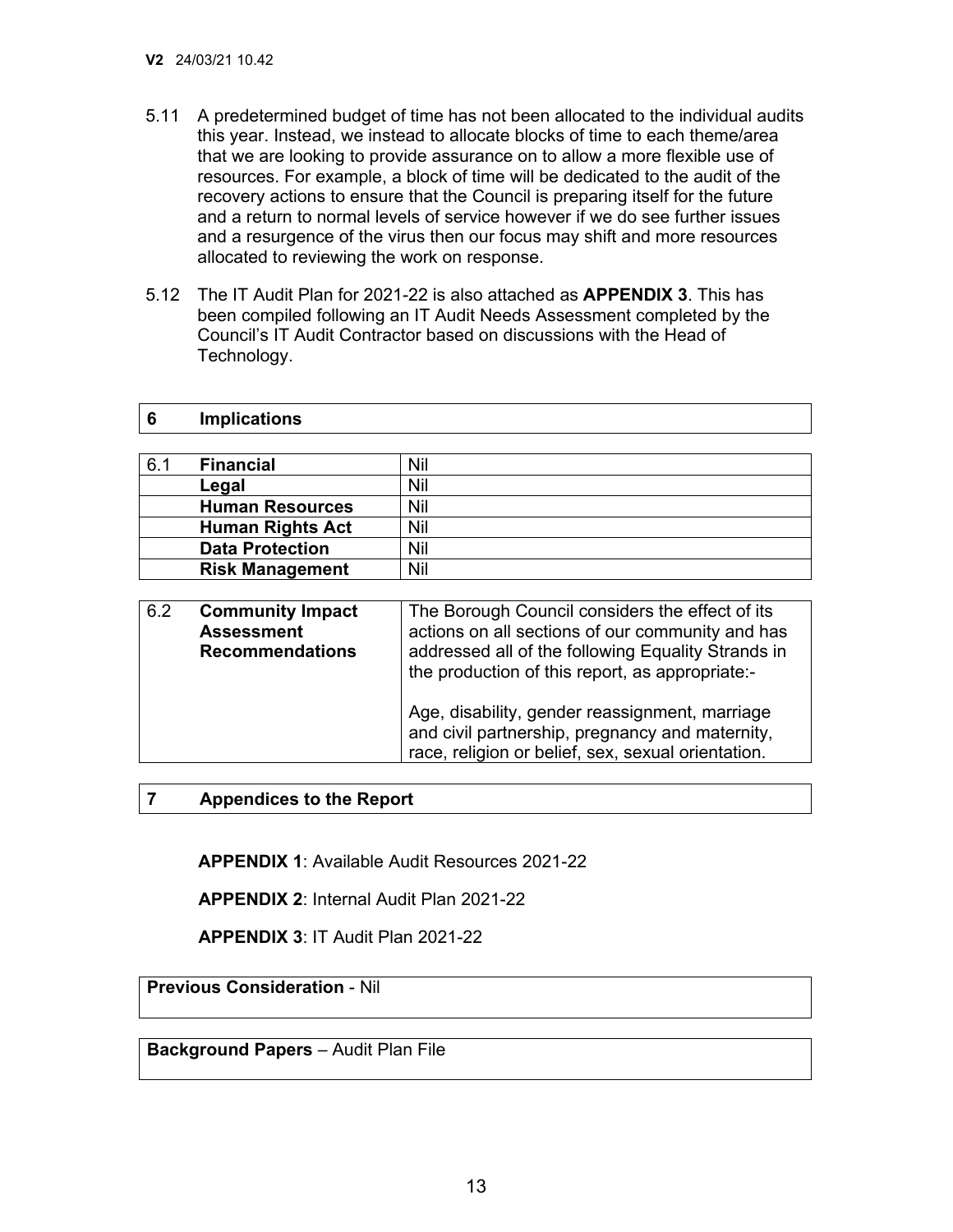## **AUDIT AND ACCOUNTS COMMITTEE 6 APRIL 2021 Internal Audit Plan for 2021-22**

### **Available Audit Resources 2021-22**

|                                                        | General<br>Audit<br><b>Total</b> | <b>IT Audit</b><br><b>Support</b> | <b>Total</b><br>Days -<br><b>Revised</b><br>Plan |
|--------------------------------------------------------|----------------------------------|-----------------------------------|--------------------------------------------------|
| Staffing of the Team (Excludes Chief Internal Auditor) | 3                                |                                   |                                                  |
| In House Total Days                                    | 1044                             |                                   | 1044                                             |
| <b>External Support</b>                                | 150                              | 60                                | 210                                              |
|                                                        |                                  |                                   |                                                  |
| <b>Days Available</b>                                  | 1194                             | 60                                | 1254                                             |
|                                                        |                                  |                                   |                                                  |
| Less Non Operational (leave, training<br>etc)          | 413                              |                                   | 413                                              |
| <b>Chargeable Days</b>                                 | 781                              | 60                                | 841                                              |
|                                                        |                                  |                                   |                                                  |
| <b>Chargeable Work</b>                                 |                                  |                                   |                                                  |
|                                                        |                                  |                                   |                                                  |
| Fraud                                                  | 28                               |                                   | 28                                               |
| Advice, Consultancy                                    | 58                               |                                   | 58                                               |
| <b>Contingency Budget</b>                              | 130                              |                                   | 130                                              |
| Follow-ups                                             | $\overline{30}$                  |                                   | 30                                               |
| <b>Audits</b>                                          | 535                              | 60                                | 595                                              |
| <b>Chargeable Days</b>                                 | 781                              | 60                                | 841                                              |
| <b>Allocation of Resources to Audit Plan</b>           |                                  |                                   |                                                  |
| <b>Requirements</b>                                    |                                  |                                   |                                                  |
| <b>Shared Service Audits</b>                           | 180                              |                                   |                                                  |
| <b>Stafford Specific Audits</b>                        | 133                              |                                   |                                                  |
| <b>Cannock Specific Audits</b>                         | 182                              |                                   |                                                  |
| <b>IT Audit Plan</b>                                   | 60                               |                                   |                                                  |
| <b>IHL Days</b>                                        | 40                               |                                   |                                                  |
| <b>Total Days</b>                                      | 595                              |                                   |                                                  |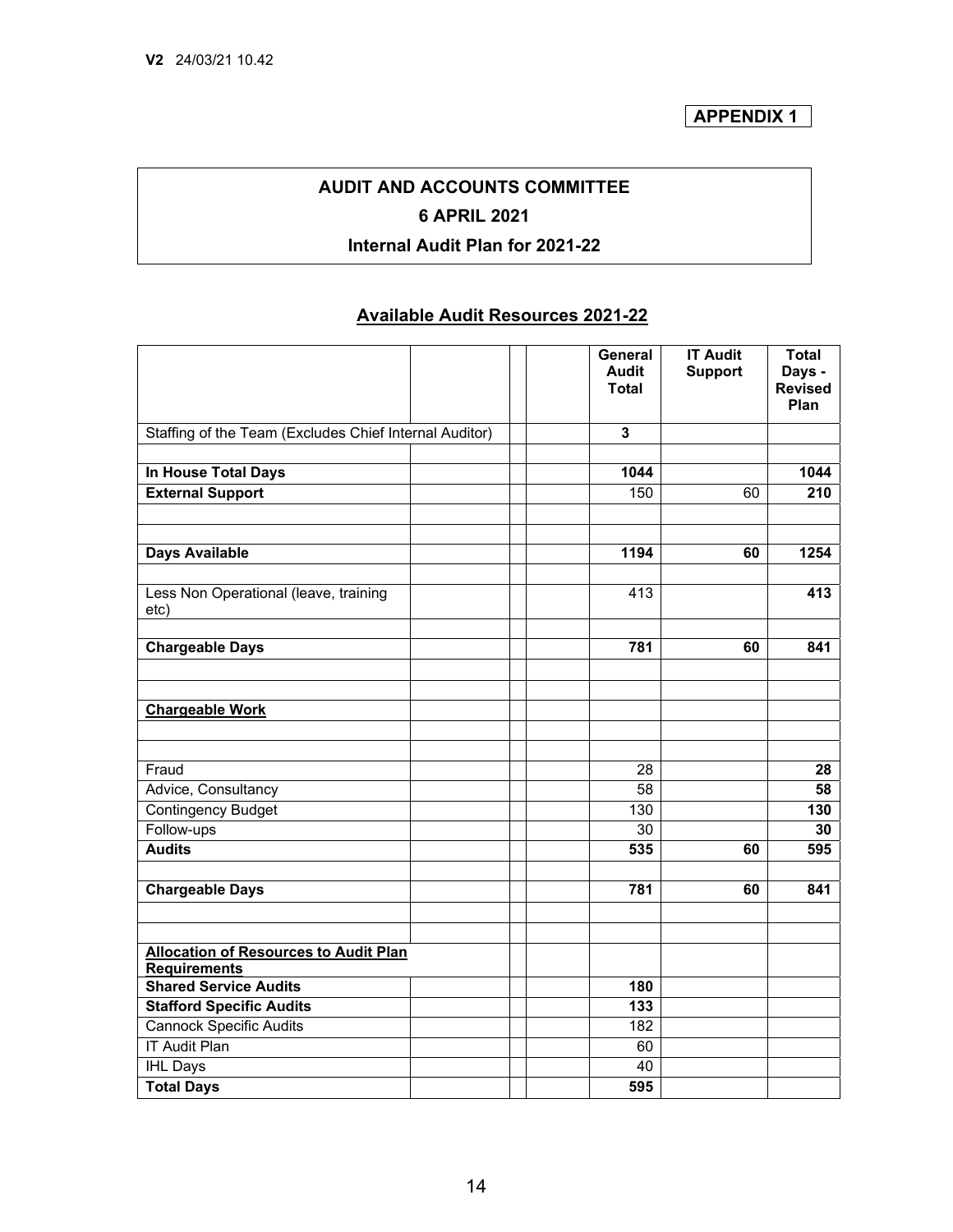**APPENDIX 2** 

## **AUDIT AND ACCOUNTS COMMITTEE 6 APRIL 2021**

#### **Internal Audit Plan for 2021-22**

#### **Internal Audit Plan for 2021-22**

#### **Stafford BC Specific**

| <b>Audit Area</b>                                                                                                | <b>Lead Officer</b>                                     | <b>Classification</b>       |
|------------------------------------------------------------------------------------------------------------------|---------------------------------------------------------|-----------------------------|
| <b>Major Economic Development</b><br>Projects - e.g. Future High Street<br>Fund, Station Gateway,<br>Meecebrooke | Development                                             | <b>Strategic Issues</b>     |
| <b>Economic Growth Strategy</b>                                                                                  | Development                                             | <b>Strategic Issues</b>     |
| <b>Climate Change</b>                                                                                            | Corporate Business &<br>Partnerships                    | <b>Strategic Issues</b>     |
| <b>Business Grants</b>                                                                                           | Development/Finance                                     | Response                    |
| <b>Community Support Framework</b>                                                                               | <b>Corporate Business</b><br>and Partnerships           | Response                    |
| Planning for the Future (Includes<br>Corporate Plan and Capacity)                                                | Corporate                                               | Recovery                    |
| Asset Management / Future<br>buildings requirements                                                              | HR / Corporate<br><b>Business &amp;</b><br>Partnerships | Recovery                    |
| Leisure Open Book & recovery<br>arrangements                                                                     | <b>Operations / Finance</b>                             | Recovery                    |
| Cannock Chase SAC (SBC<br>Accountable Body)                                                                      | Development                                             | <b>Operational Elements</b> |
| <b>Disabled Facility Grants, Warmer</b><br>Homes grants etc                                                      | Development                                             | <b>Operational Elements</b> |
| Development Management                                                                                           | Development                                             | <b>Operational Elements</b> |
| S106 Monitoring and Delivery                                                                                     | Development/Finance                                     | <b>Operational Elements</b> |
| Waste - Garden Waste & Blue<br>Bag introduction of charging                                                      | Operations                                              | <b>Operational Elements</b> |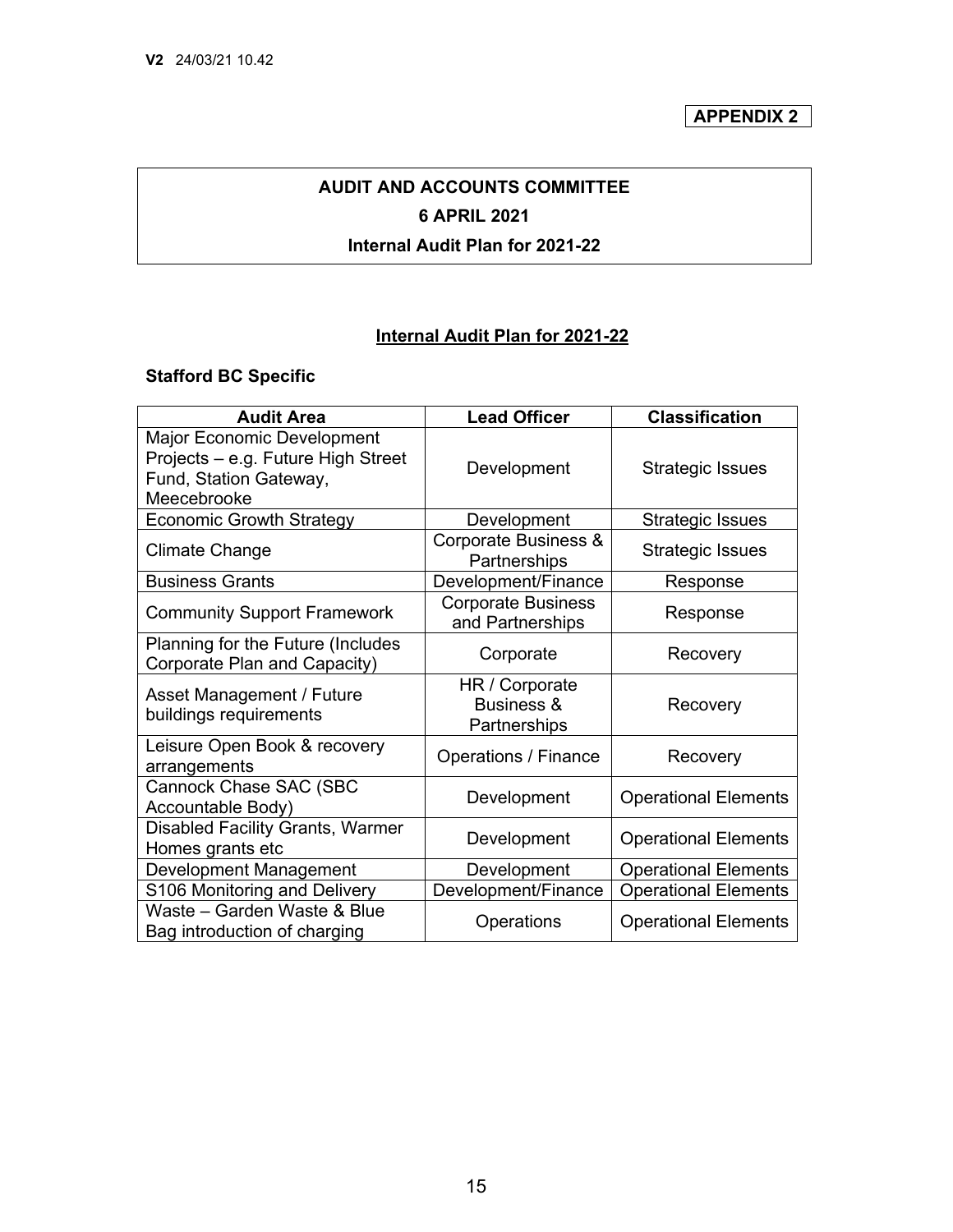### **Shared Service Areas**

| <b>Audit Area</b>                                                                             | <b>Lead Officer</b>                                    | <b>Classification</b>          |
|-----------------------------------------------------------------------------------------------|--------------------------------------------------------|--------------------------------|
| <b>Council Tax</b>                                                                            | <b>Financial Management</b>                            | Operational                    |
|                                                                                               |                                                        | <b>Elements</b>                |
|                                                                                               |                                                        | Operational                    |
|                                                                                               | <b>Financial Management</b><br><b>Housing Benefits</b> |                                |
| New Finance System and E-                                                                     |                                                        | Operational                    |
| payments implementation                                                                       | <b>Financial Management</b>                            | <b>Elements</b>                |
| <b>National Non-Domestic Rates</b><br><b>Financial Management</b>                             | Operational                                            |                                |
|                                                                                               |                                                        | Elements                       |
|                                                                                               |                                                        | Operational                    |
| <b>Treasury Management</b>                                                                    | <b>Financial Management</b>                            |                                |
| <b>Customer Transformation Work -</b><br>Joint work including replacement<br>CRM and E-forms. | Operations/Technology                                  | Operational<br><b>Elements</b> |
| Payroll                                                                                       | HR                                                     | Operational<br>Elements        |